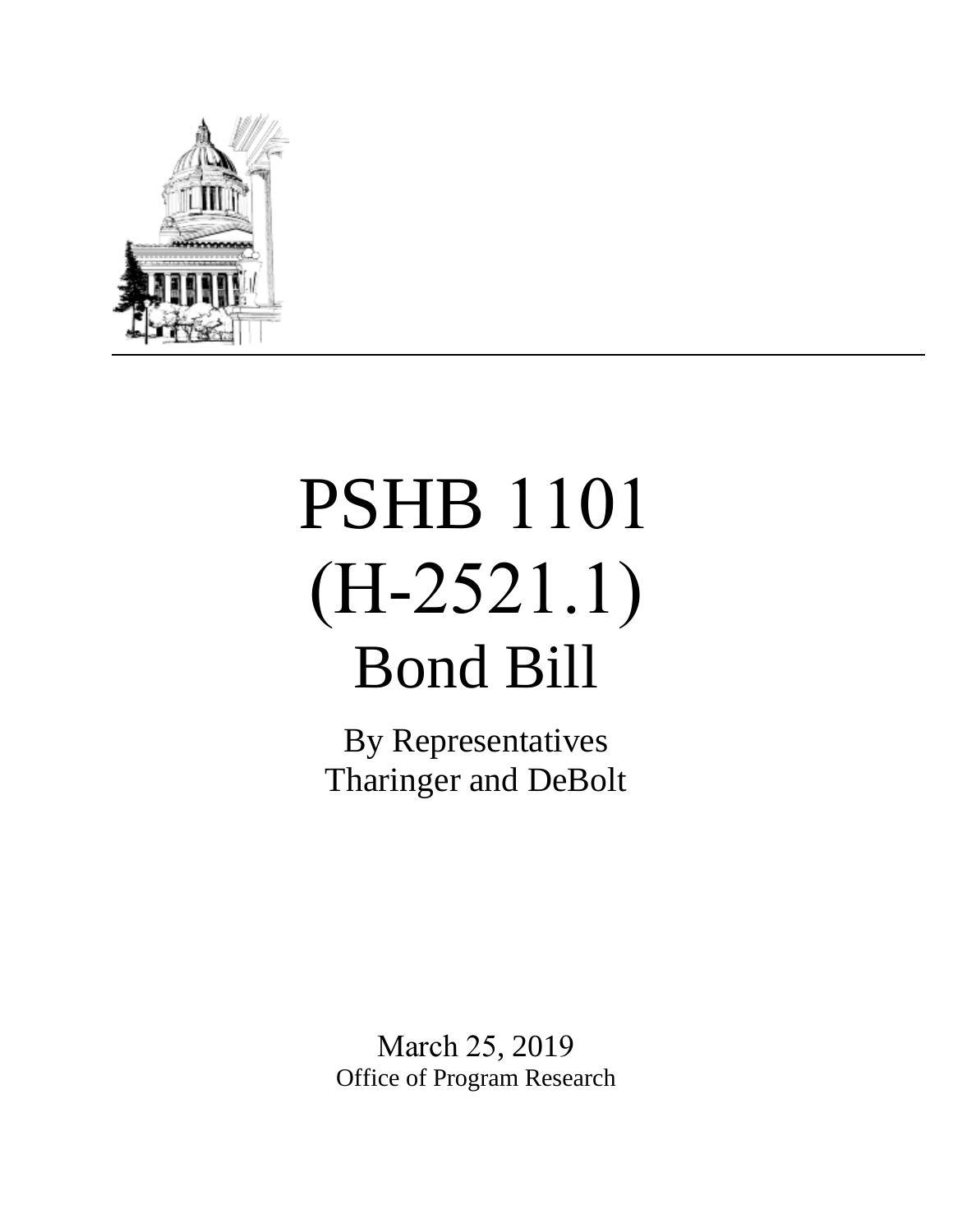## **PSHB 1101 (H-2521.1) - By Representatives Tharinger and DeBolt**

• Authorizes the State Finance Committee to issue up to \$3,207,356,000 in state general obligation bonds to finance projects in the 2017-2019 and 2019-2021 fiscal biennia and to pay expenses incurred in the issuance and sale of the bonds.

 AN ACT Relating to state general obligation bonds and related 2 accounts; adding new sections to chapter 43.100A RCW; and declaring an emergency.

BE IT ENACTED BY THE LEGISLATURE OF THE STATE OF WASHINGTON:

 NEW SECTION. **Sec. 1.** For the purpose of providing funds to finance the projects described and authorized by the legislature in the omnibus capital and operating appropriations acts for the 2017-2019 and 2019-2021 fiscal biennia, and all costs incidental thereto, the state finance committee is authorized to issue general obligation bonds of the state of Washington in the sum of three billion two hundred seven million three hundred fifty-six thousand 12 dollars, or as much thereof as may be required, to finance these projects and all costs incidental thereto. Bonds authorized in this section may be sold at such price as the state finance committee shall determine. No bonds authorized in this section may be offered for sale without prior legislative appropriation of the net proceeds of the sale of the bonds.

 NEW SECTION. **Sec. 2.** (1) The proceeds from the sale of bonds authorized in section 1 of this act shall be deposited in the state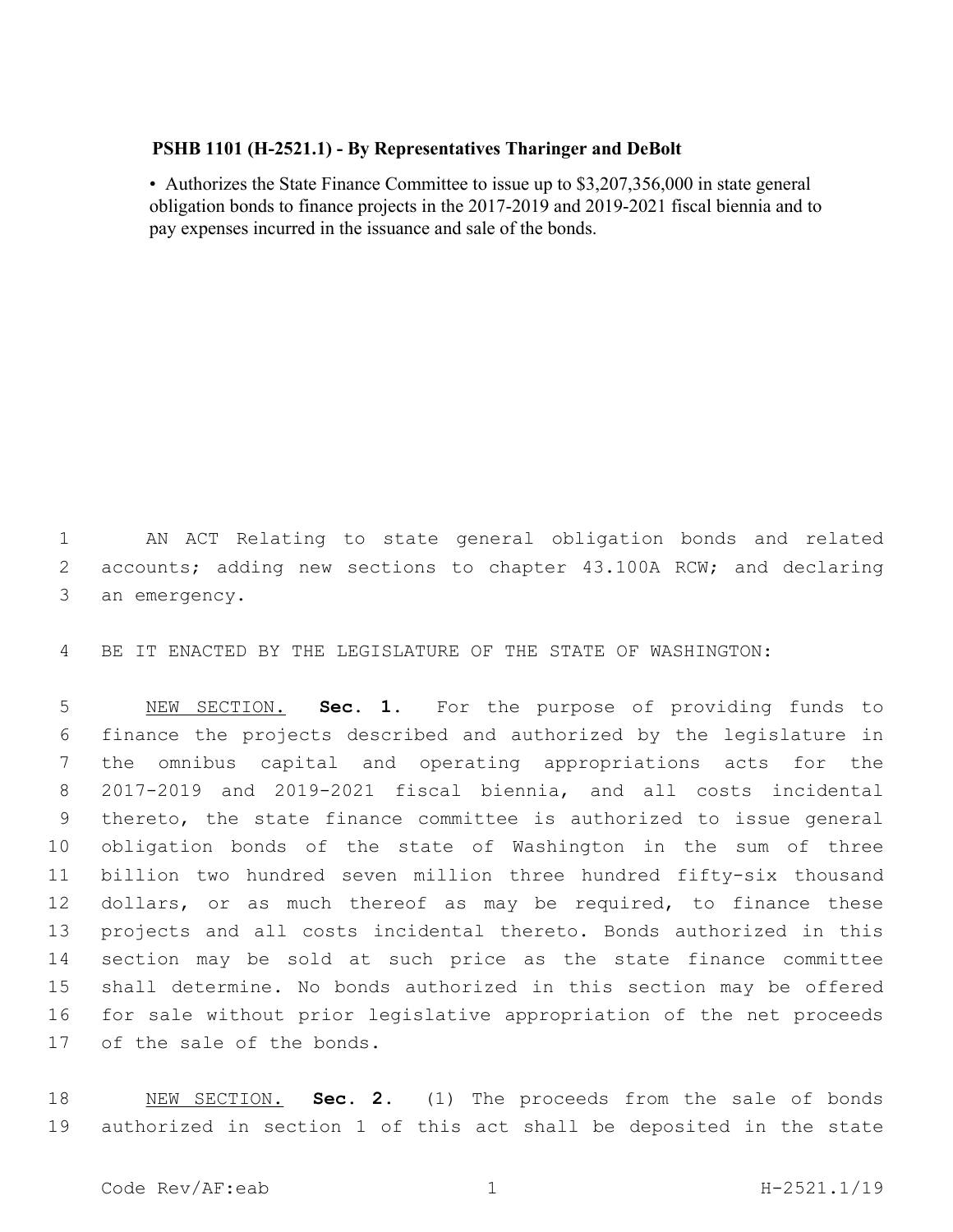building construction account created by RCW 43.83.020. The proceeds 2 shall be transferred as follows:

 (a) Three billion twenty-seven million three hundred ninety thousand dollars to remain in the state building construction account 5 created by RCW 43.83.020;

 (b) One hundred seventy-nine million nine hundred sixty-six thousand dollars to the state taxable building construction account. All receipts from taxable bonds issued are to be deposited into the account. If the state finance committee deems it necessary or advantageous to issue more than the amount specified in this subsection (1)(b) as taxable bonds in order to comply with federal internal revenue service rules and regulations pertaining to the use of nontaxable bond proceeds or in order to reduce the total financing costs for bonds issued, the proceeds of such additional taxable bonds shall be transferred to the state taxable building construction account in lieu of any transfer otherwise provided by this section. If the state finance committee determines that a portion of the amount specified in this subsection (1)(b) as taxable bonds may be issued as nontaxable bonds in compliance with federal internal revenue service rules and regulations pertaining to the use of nontaxable bond proceeds, then such bond proceeds shall be transferred to the state building construction account in lieu of the transfer to the state taxable building construction account otherwise provided by this subsection (1)(b). The state treasurer shall submit written notice to the director of financial management if it is determined that any such additional transfer to the state taxable building construction account is necessary or that a transfer from the state taxable building construction account to the state building construction account may be made. Moneys in the account may be spent 30 only after appropriation.

 (2)(a) The treasurer shall transfer bond proceeds deposited in the state building construction account into the outdoor recreation account created by RCW 79A.25.060, the habitat conservation account created by RCW 79A.15.020, the farm and forest account created by RCW 79A.15.130, and the early learning facilities development account created by RCW 43.31.569, at various times and in various amounts necessary to support authorized expenditures from those accounts.

 (b) The treasurer shall transfer bond proceeds deposited in the state taxable building construction account into the early learning facilities revolving account created by RCW 43.31.569, at various Code Rev/AF:eab 2 H-2521.1/19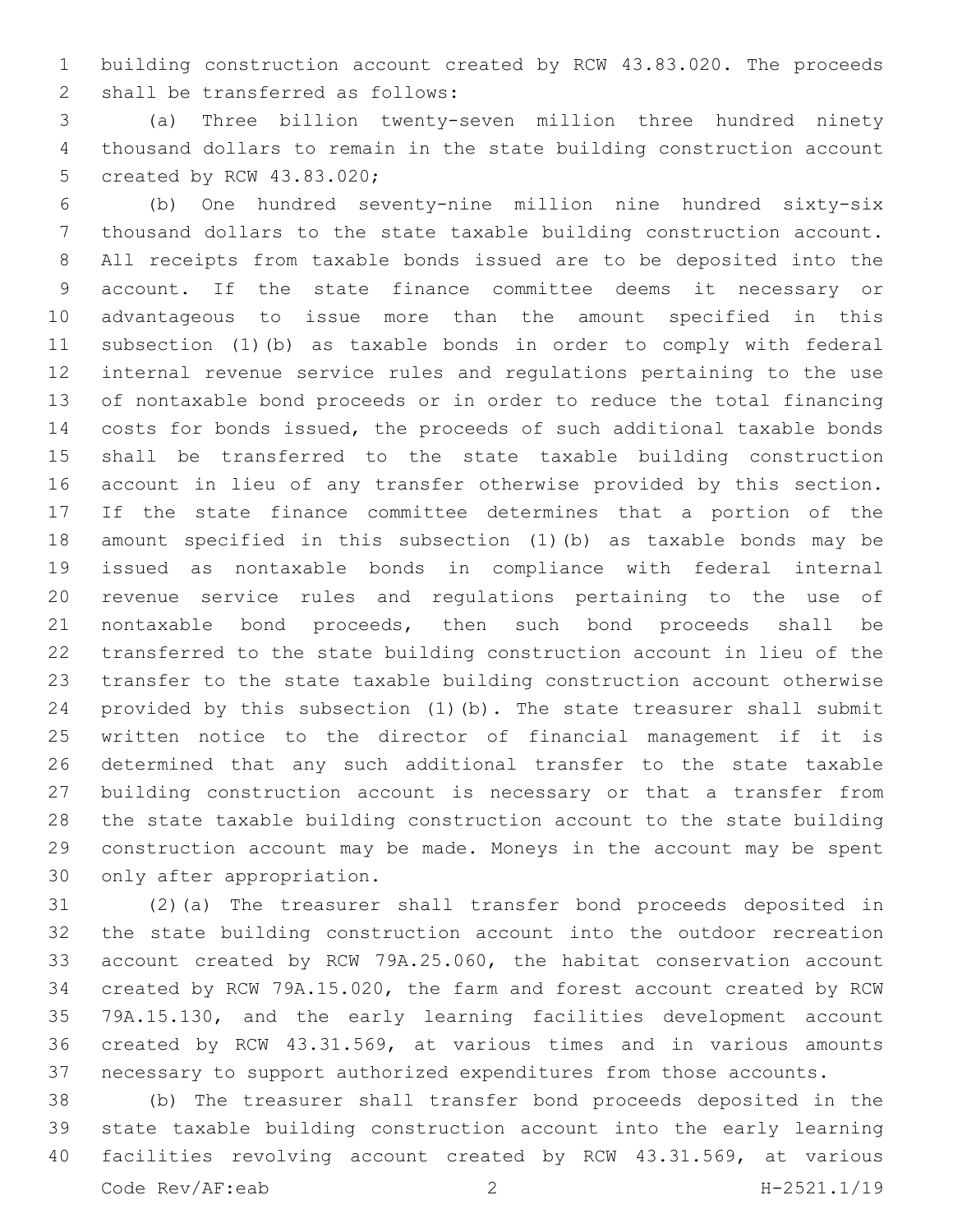times and in various amounts necessary to support authorized 2 expenditures from that account.

 (3) These proceeds shall be used exclusively for the purposes specified in this section and for the payment of expenses incurred in the issuance and sale of the bonds issued for the purposes of this section, and shall be administered by the office of financial 7 management subject to legislative appropriation.

 NEW SECTION. **Sec. 3.** (1) The debt-limit general fund bond retirement account shall be used for the payment of the principal of and interest on the bonds authorized in section 1 of this act.

 (2) The state finance committee shall, on or before June 30th of each year, certify to the state treasurer the amount needed in the ensuing twelve months to meet the bond retirement and interest requirements on the bonds authorized in section 1 of this act.

 (3) On each date on which any interest or principal and interest payment is due on bonds issued for the purposes of section 2 (1) and (2) of this act the state treasurer shall withdraw from any general state revenues received in the state treasury and deposit in the debt-limit general fund bond retirement account an amount equal to the amount certified by the state finance committee to be due on the 21 payment date.

 NEW SECTION. **Sec. 4.** (1) Bonds issued under section 1 of this act shall state that they are a general obligation of the state of Washington, shall pledge the full faith and credit of the state to the payment of the principal thereof and the interest thereon, and shall contain an unconditional promise to pay the principal and interest as the same shall become due.

 (2) The owner and holder of each of the bonds or the trustee for the owner and holder of any of the bonds may by mandamus or other appropriate proceeding require the transfer and payment of funds as 31 directed in this section.

 NEW SECTION. **Sec. 5.** The legislature may provide additional means for raising moneys for the payment of the principal of and interest on the bonds authorized in section 1 of this act, and sections 2 and 3 of this act shall not be deemed to provide an exclusive method for the payment.